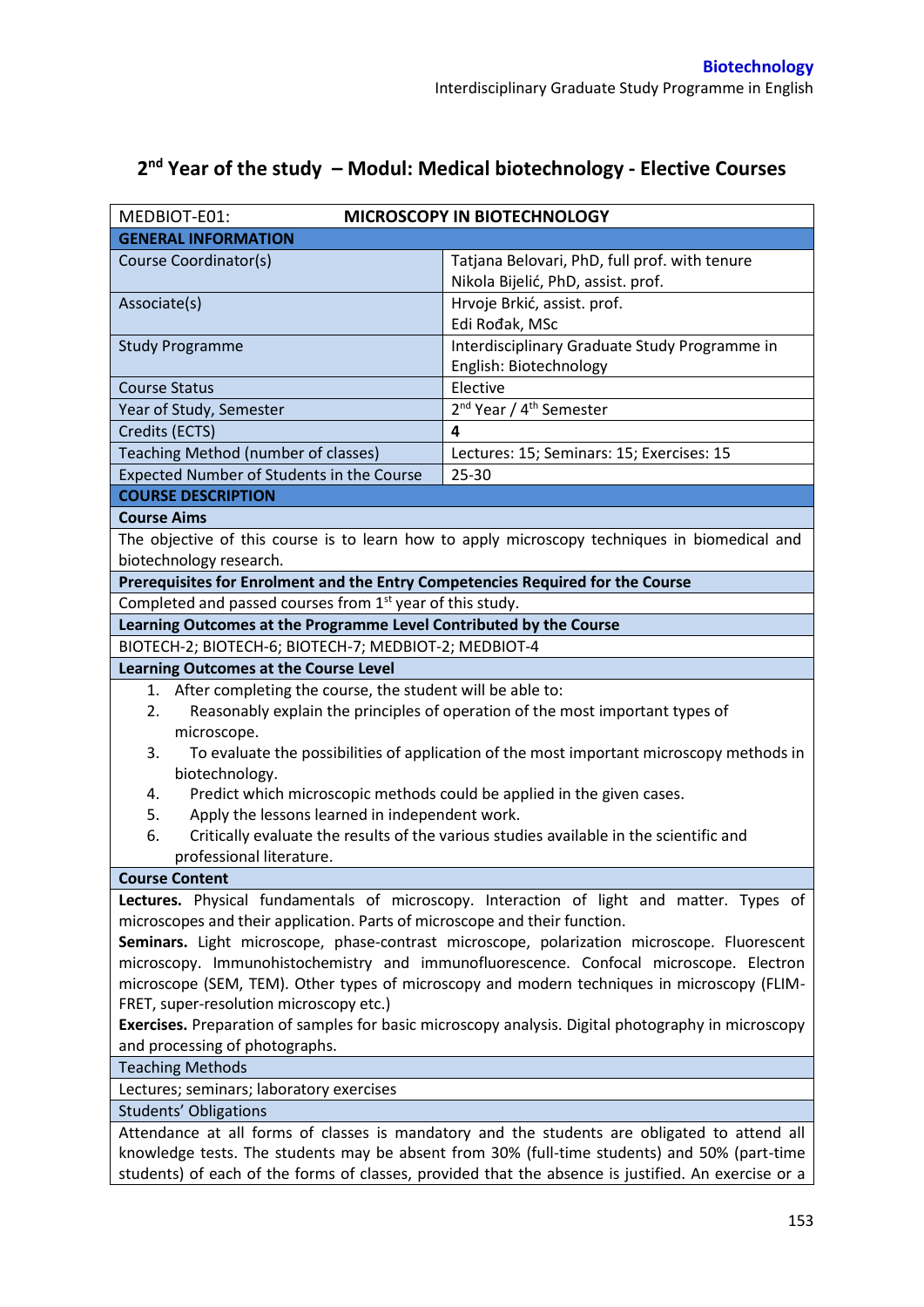## **Biotechnology**

Interdisciplinary Graduate Study Programme in English

seminar which has not been completed must be made up through a midterm exam. **Monitoring the Activity of the Students** *(Connecting Learning Outcomes, Teaching Methods, and Grading)*

| <u>uruunul</u>       |             |                 |                         |                   |                     |      |
|----------------------|-------------|-----------------|-------------------------|-------------------|---------------------|------|
| <b>Class-related</b> | <b>ECTS</b> | <b>Learning</b> | <b>Student activity</b> | <b>Evaluation</b> | <b>Grade points</b> |      |
| activity             |             | outcome         |                         | method            | Min.                | Max. |
| Attending classes    | 0.2         | $1 - 5$         | Attendance              | Keeping records   | 1                   | 5    |
|                      |             |                 |                         |                   |                     |      |
|                      |             |                 | Seminar drafting        | Seminar           |                     |      |
| Seminars             | 0.6         | $1 - 5$         | and presentation        | presentation      | 3                   | 15   |
|                      |             |                 |                         |                   |                     |      |
| Laboratory           | 0.8         | $2 - 4$         | Practical               | Laboratory        |                     |      |
| exercises            |             |                 | exercises               | exercises         | 10                  | 20   |
| Final exam           | 2.4         | $1 - 5$         | Studying for the        | Written exam      | 36                  | 60   |
|                      |             |                 | final exam              |                   |                     |      |
| <b>Total</b>         | 4           |                 |                         |                   | 50                  | 100  |

*Evaluation of the written part of the final exam*

| Percentage of correct answers (%) | Grade |
|-----------------------------------|-------|
| >95.00                            | 60    |
| 90.00-94.99                       | 58    |
| 85.00-89.99                       | 55    |
| 80.00-84.99                       | 52    |
| 75.00-79.99                       | 48    |
| 70.00-74.99                       | 44    |
| 65.00-69.99                       | 40    |
| 60.00-64.99                       | 36    |

## *Forming the final grade:*

The points granted for the final exam are added to the grade points awarded during class attendance. The grading process is conducted by absolute distribution, i.e. based on total achievements, and compared to the numerical system in the following manner:

A – Excellent (5): 90-100 grade points; B – Very Good (4): 80-89.99 grade points; C – Good (3): 65- 79.99 grade points;  $D$  – sufficient (2): 50-64.99 grade points

| Mandatory Literature (available in the library and via other media) |               |                  |  |  |  |  |
|---------------------------------------------------------------------|---------------|------------------|--|--|--|--|
| <b>Title</b>                                                        | Number of     | Availability via |  |  |  |  |
|                                                                     | copies in the | other media      |  |  |  |  |
|                                                                     | library       |                  |  |  |  |  |
| Murphy DB, Davidson MW: Fundamentals of Light Microscopy            |               |                  |  |  |  |  |
| and Electronic Imaging. 2 <sup>nd</sup> Ed., Wiley-Blackwell, 2013. |               |                  |  |  |  |  |
| Mescher A: Junqueira's Basic Histology: Text and Atlas. 15th Ed.,   |               |                  |  |  |  |  |
| McGraw-Hill, 2018.                                                  |               |                  |  |  |  |  |
|                                                                     |               |                  |  |  |  |  |

## **Additional Literature**

1. Suvarna SK, Layton C, Bancroft JD: Bancroft's theory and practice of histological techniques. 7<sup>th</sup> Ed., Churchill Livingstone Elsevier, 2013.

2. Scientific and professional papers related to certain chapters (available on-line).

**Quality Assurance Procedures Designed to Ensure the Acquisition of Outcomes and Competencies**

Anonymous, quantitative, standardized student survey on the course and the teacher's work implemented by the Quality improvement office of the Faculty of Medicine Osijek and/or the Faculty of Food Technology Osijek.